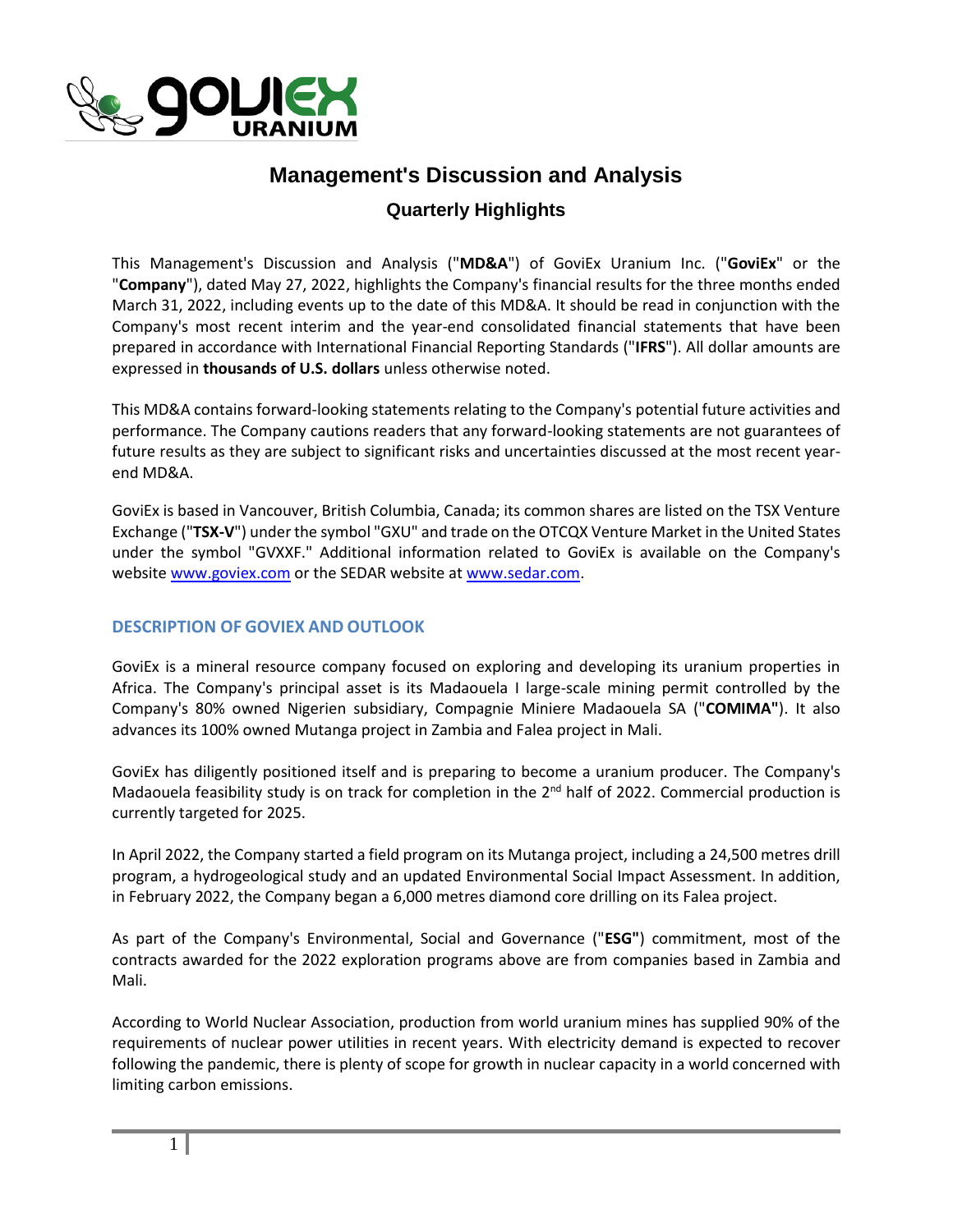# **GoviEx Uranium Inc.**

## **MD&A Quarterly Highlights March 31, 2022**

## **(Stated in thousands of U.S. dollars except for shares and per share amounts)**

### **RESULTS OF OPERATIONS**

During the three months ended March 31, 2022, the Company incurred losses of \$4,652 compared to \$3,371 in the same period the prior year, predominantly due to increased costs associated with the Madaouela Project feasibility study and drill programs in Mali and Zambia.

On March 2, 2022, the Company received a \$550 loan repayment from Linkwood Holdings Pte Ltd. ("**Linkwood**"). The Loan was impaired on December 31, 2019, due to significant doubt over collectability, illiquidity of the collateral, and a history of missed repayments. At each reporting date, the Company reassesses the expected credit losses associated with the Loan and reverses the initial impairment according to repayment(s) received.

General administrative expenses mainly comprise salaries, investor relations and general corporate costs in the head office. The scale and nature of the Company's corporate activities have remained relatively consistent over the periods, though, since April 2021, the Company strengthened its management team, bringing personnel focused on uranium markets, corporate communications and ESG. In addition, fluctuations in costs are driven by the timing of certain expenses incurred, such as investor conferences and insurance renewals.

#### **Summary of Quarterly Results**

The following table sets forth a comparison of information for the previous eight quarters ended on March 31, 2022:

| (in thousands of U.S. dollars<br>except for per share   |          |          |         |                |         |         |         |        |
|---------------------------------------------------------|----------|----------|---------|----------------|---------|---------|---------|--------|
| amounts)                                                | Q1'22    | Q4'21    | Q3'21   | Q2'21          | Q1'21   | Q4'20   | Q3'20   | Q2'20  |
|                                                         | \$       | \$       | \$      | \$             | \$      | \$      | \$      | \$     |
| Area tax                                                | (2, 130) |          | -       | $\blacksquare$ | (2,252) |         |         |        |
| Exploration and evaluation                              | (1,860)  | (2,211)  | (2,355) | (1,757)        | (884)   | (718)   | (548)   | (416)  |
| General and administrative                              | (672)    | (698)    | (524)   | (695)          | (401)   | (525)   | (315)   | (383)  |
|                                                         | (4,662)  | (2,909)  | (2,879) | (2, 452)       | (3,537) | (1,243) | (863)   | (799)  |
| Foreign exchange gain (loss)<br>Change in fair value of | 187      | 251      | (94)    | 28             | 338     | (56)    | (162)   | (47)   |
| marketable securities                                   | 4        | (6)      | (36)    | 4              | (45)    | 27      | (42)    | 99     |
| Recovery of loan receivable                             |          | 550      | -       |                |         |         | 80      | 20     |
| Interest and other                                      | (11)     | 9        | 6       | 11             | 10      | 2       | 2       | (1)    |
| Share-based compensation                                | (170)    | (183)    | (398)   | (129)          | (137)   | (101)   | (233)   | (108)  |
| Net loss for period                                     | (4,652)  | (2, 288) | (3,401) | (2,538)        | (3,371) | (1,371) | (1,218) | (836)  |
| Loss per share                                          | (0.01)   | (0.01)   | (0.01)  | (0.00)         | (0.01)  | (0.00)  | (0.00)  | (0.00) |

The Company's results have been driven by its exploration and evaluation activities. The Company has had no revenue from mining operations since its inception. Significant variations in costs can be attributed to, but are not limited to, i) exploration program's stages and priorities; ii) annual area tax; iii) stock options grants and vesting; iv) foreign exchange fluctuations.